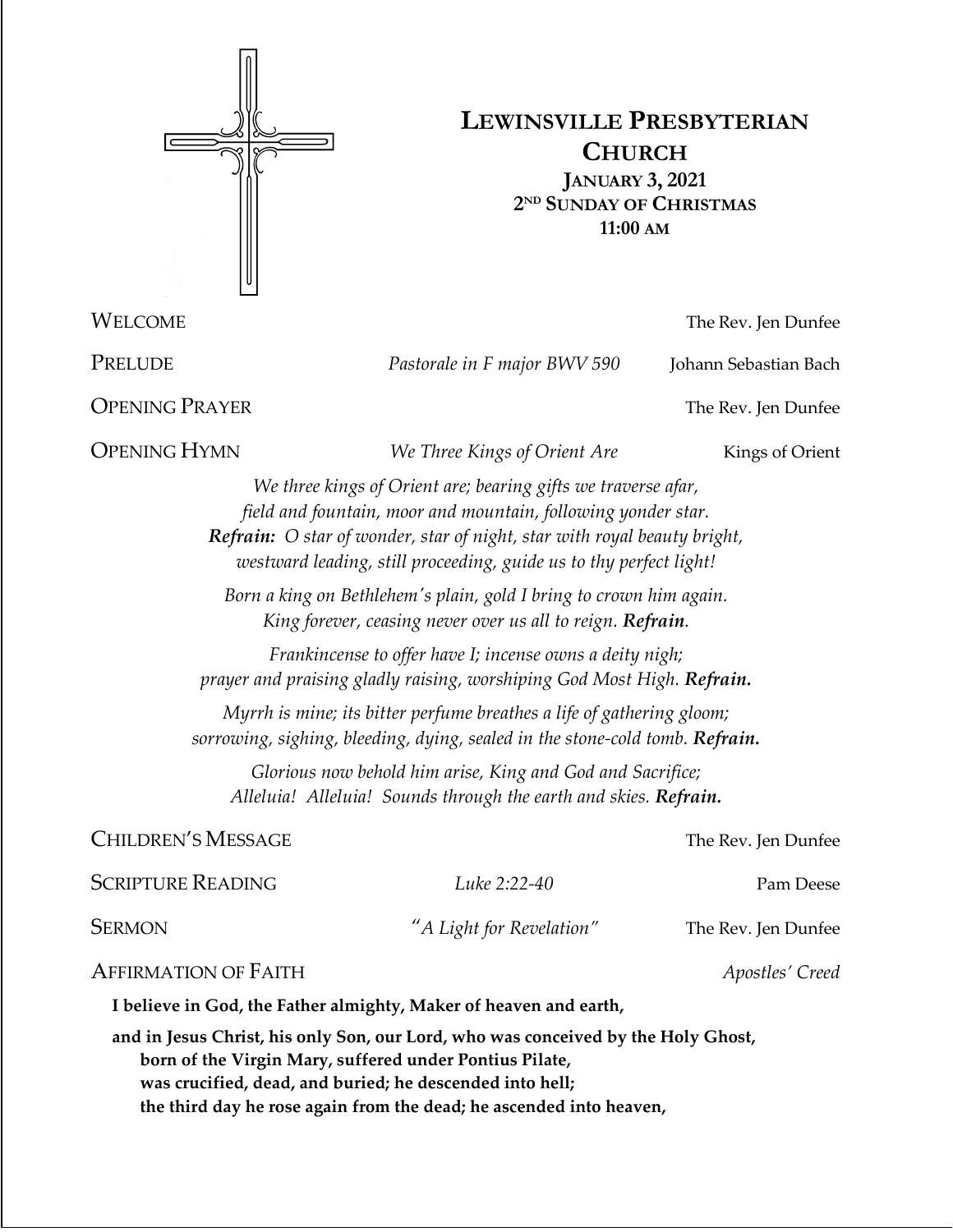**and sitteth on the right hand of God the Father Almighty; from thence he shall come to judge the quick and the dead.**

**I believe in the Holy Ghost; the holy catholic church; the communion of saints; the forgiveness of sins; the resurrection of the body; and the life everlasting. Amen.**

### ANNOUNCEMENTS AND OFFERTORY

OFFERTORY *Jesu, Joy of Man's Desiring BWV 147* Johann Sebastian Bach

RESPONSE *Joyful, Joyful We Adore Thee (vs. 3)*

*Mortals, join the happy chorus which the morning stars began. Love divine is reigning o'er us, joining all in heaven's plan. Ever singing, march we onward, victors in the midst of strife. Joyful music leads us sunward in the triumph song of life.*

# PRAYERS OF THE PEOPLE AND THE LORD'S PRAYER Rev. Jen Dunfee

*Our Father, who art in Heaven, hallowed be thy name. Thy kingdom come, thy will be done, on earth as it is in heaven. Give us this day our daily bread; and forgive us our debts, as we forgive our debtors; and lead us not into temptation, but deliver us from evil. For thine is the kingdom and the power and the glory, forever. Amen.* 

### SACRAMENT OF THE LORD'S SUPPER

| <b>INVITATION</b>           |                                                      |
|-----------------------------|------------------------------------------------------|
|                             | PRAYER OF THANKSGIVING AND REMEMBRANCE OF THE SAINTS |
| <b>WORDS OF INSTITUTION</b> |                                                      |
| <b>COMMUNION HYMN</b>       | In Christ There is no East or West                   |

### PRAYER OF DEDICATION

CLOSING HYMN *As with Gladness Men of Old* ROCKPORT

*As with gladness men of old did the guiding star behold; as with joy they hailed its light, leading onward, beaming bright; so, most gracious God, may we evermore be led to thee.*

*As with joyful steps they sped, Savior, to thy lowly bed, there to bend the knee before thee whom heaven and earth adore; so may we with willing feet ever seek thy mercy seat.*